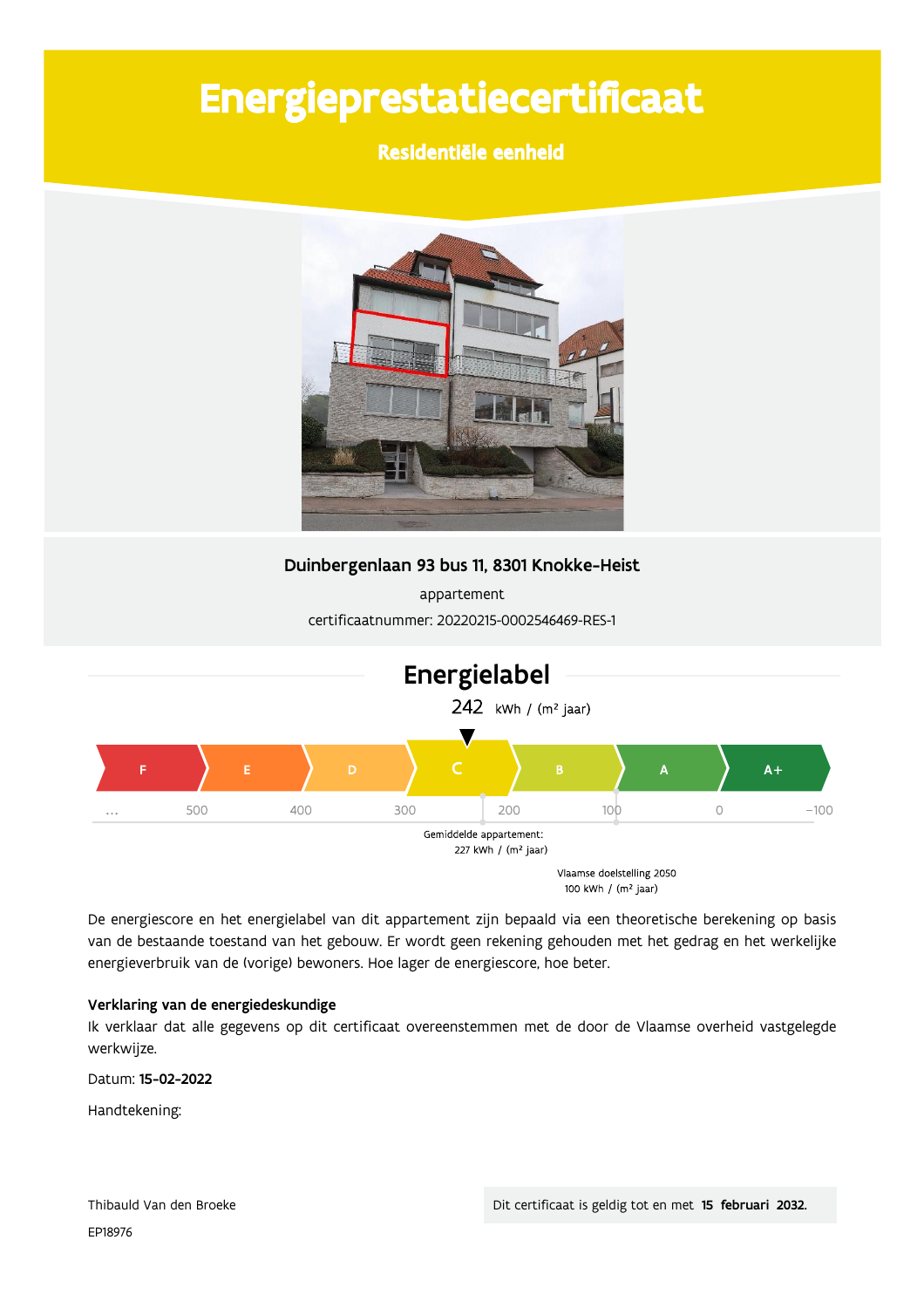## Huidige staat van het appartement

Om met uw appartement te voldoen aan de energiedoelstelling, zijn er twee mogelijke pistes:



 $\star$  De **U-waarde** beschrijft de isolatiewaarde van daken, muren, vloeren, vensters … Hoe lager de U-waarde, hoe beter het constructiedeel isoleert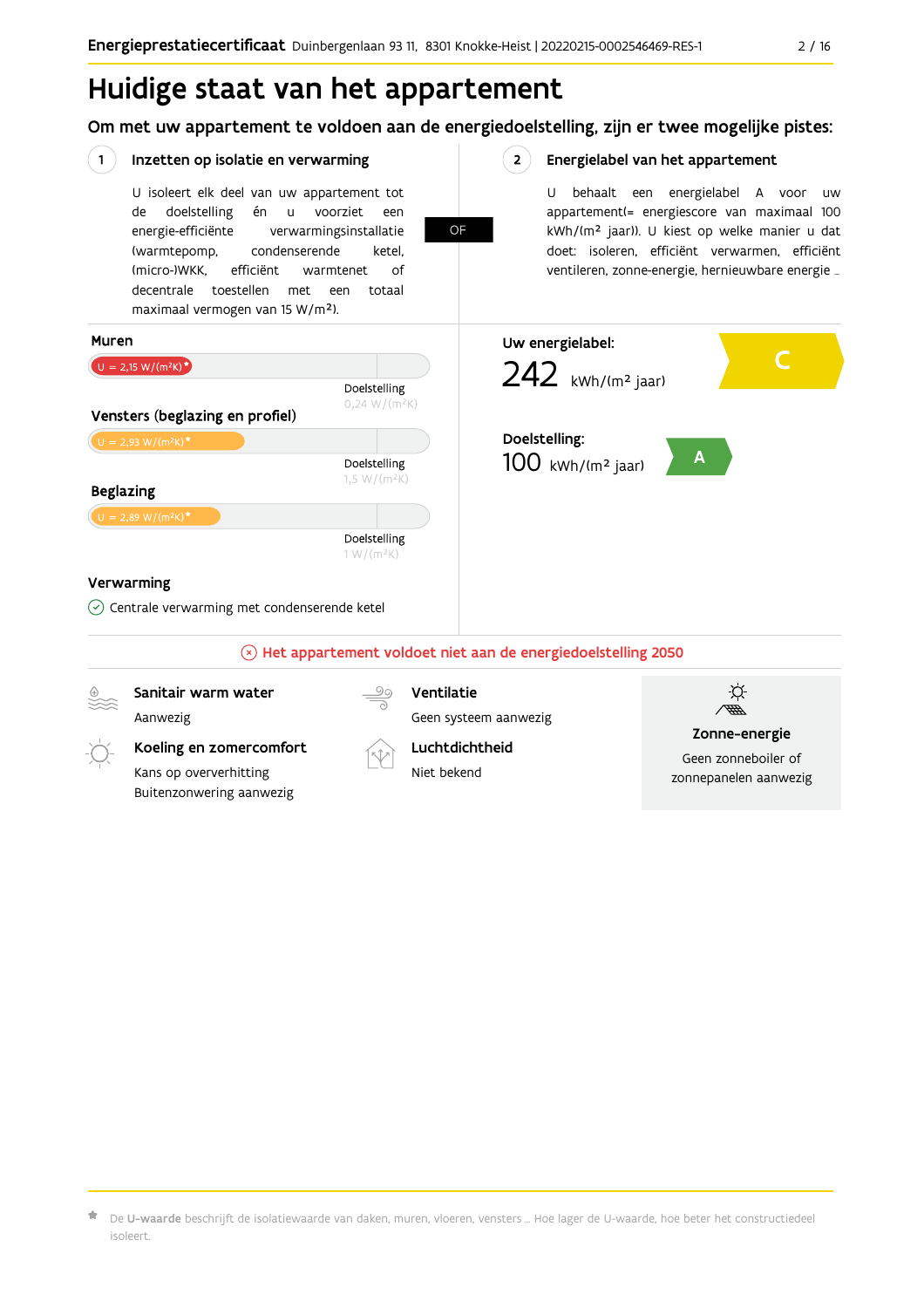## Overzicht aanbevelingen

In deze tabel vindt u aanbevelingen om uw appartement energiezuiniger te maken. De aanbevelingen zijn gebaseerd op piste 1. Kunt u ze niet allemaal uitvoeren, dan helpen ze u ook om via piste 2 de doelstelling te halen. Vraag advies aan een specialist voordat u met de renovatiewerken start.

De volgorde in deze tabel is automatisch bepaald en is niet noodzakelijk de juiste volgorde om aan de slag te gaan. Het is louter een eerste indicatie op basis van de energieprestatie.

|  | <b>HUIDIGE SITUATIE</b>                                                                                                                                               | <b>AANBEVELING</b>                                                                                                             |
|--|-----------------------------------------------------------------------------------------------------------------------------------------------------------------------|--------------------------------------------------------------------------------------------------------------------------------|
|  | Muur (spouw)<br>19,7 m <sup>2</sup> van de spouwmuren is niet<br>geïsoleerd.                                                                                          | Isoleer de spouwmuren.                                                                                                         |
|  | Muur<br>40 m <sup>2</sup> van de muren is niet geïsoleerd.                                                                                                            | Plaats isolatie.                                                                                                               |
|  | Vensters<br>17.4 m <sup>2</sup> van de vensters heeft dubbele<br>beglazing. Dat is weinig energiezuinig. Ook<br>de raamprofielen zijn thermisch weinig<br>performant. | Vervang de vensters door nieuwe vensters met<br>hoogrendementsbeglazing en energieperformante<br>raamprofielen.                |
|  | Zonneboiler<br>Er is geen zonneboiler aanwezig.                                                                                                                       | Onderzoek de mogelijkheid om een zonneboiler te plaatsen.<br>Raadpleeg hiervoor de zonnekaart of vraag raad aan een<br>vakman. |
|  | Zonnepanelen<br>Er zijn geen zonnepanelen aanwezig.                                                                                                                   | Onderzoek de mogelijkheid om zonnepanelen te plaatsen.<br>Raadpleeg hiervoor de zonnekaart of vraag raad aan een<br>vakman.    |
|  |                                                                                                                                                                       | Proficiat! De verwarmingsinstallatie met condenserende ketel voldoet aan de energiedoelstelling.                               |

· Energetisch helemaal niet in orde • Energetisch niet in orde • Zonne-energie · Energetisch helemaal in orde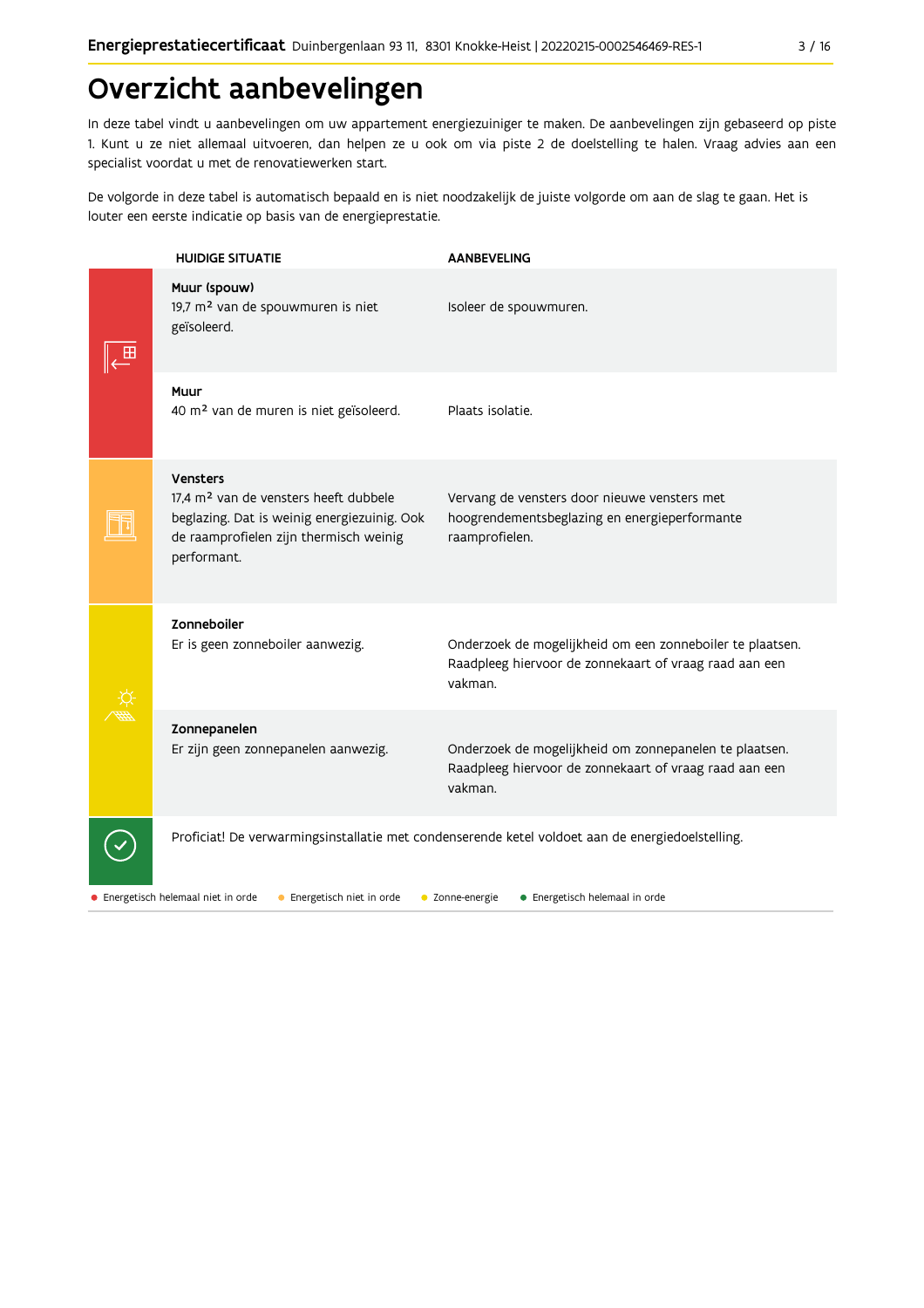#### Energielabel na uitvoering van de aanbevelingen

Als u beslist om uw appartement stapsgewijs te renoveren in de hierboven gesuggereerde volgorde, geeft de onderstaande energieschaal een overzicht van waar uw appartement zich na elke stap zal bevinden op de energieschaal. Verandert u de volgorde, dan verandert ook de impact van elke maatregel. Dat kan hier niet weergegeven worden.

Bij de plaatsing van een installatie op zonne-energie zal het energielabel nog verder verbeteren.



### Aandachtspunten

 $\left( \cdot \right)$ 

Hou rekening met de volgende aspecten als u uw appartement energiezuinig en comfortabeler wilt maken.

Luchtdichtheid: De luchtdichtheid van uw appartement is niet gemeten. Een goede luchtdichtheid is nodig om de warmte niet via spleten en kieren te laten ontsnappen. Let er bij de renovatie op dat de werken luchtdicht uitgevoerd worden. U kunt nadien de luchtdichtheid laten meten om eventueel overblijvende lekken op te sporen en uw energielabel mogelijk nog te verbeteren.

 $\frac{100}{\sqrt{10}}$ Ventilatie: Uw appartement beschikt mogelijk niet over voldoende ventilatievoorzieningen. Een goede ventilatie is echter noodzakelijk om een gezond binnenklimaat te garanderen. Voorzie bij uw renovatie daarom in een ventilatiesysteem. Om energie te besparen, kunt u het best kiezen voor een systeem met vraagsturing of warmteterugwinning.



Koeling en zomercomfort: Uw appartement heeft kans op oververhitting, ondanks de aanwezige zonwering. Vermijd de plaatsing van een koelinstallatie, want die verbruikt veel energie. Bekijk of andere maatregelen mogelijk zijn om oververhitting tegen te gaan: 's nachts intensief ventileren, bijkomende zonwering ...



Sanitair warm water: Uw appartement beschikt niet over een zonneboiler. Overweeg de plaatsing van een zonneboiler of warmtepompboiler. Daarmee kunt u energie besparen.

### Renovatie gebouw

Bij een gebouw met meerdere (woon)eenheden zal de energetische renovatie vooral betrekking hebben op de gemeenschappelijke delen, zoals de daken, vloeren, buitenmuren en de collectieve installaties. U moet mogelijks samen met de mede-eigenaars beslissen over de renovatie van de gemeenschappelijke delen. Dergelijke renovatie kadert best in een totaalaanpak.

#### Let op!

**FOR** 

De aanbevelingen, aandachtspunten en eventuele prijsindicaties op het energieprestatiecertificaat worden standaard gegenereerd op de wijze die de Vlaamse overheid heeft vastgelegd. Laat u bijstaan door een specialist om op basis van de aanbevelingen en aandachtspunten een concreet renovatieplan op te stellen. De energiedeskundige is niet aansprakelijk voor de eventuele schade die ontstaat bij het uitvoeren van de standaard gegenereerde aanbevelingen of aandachtspunten.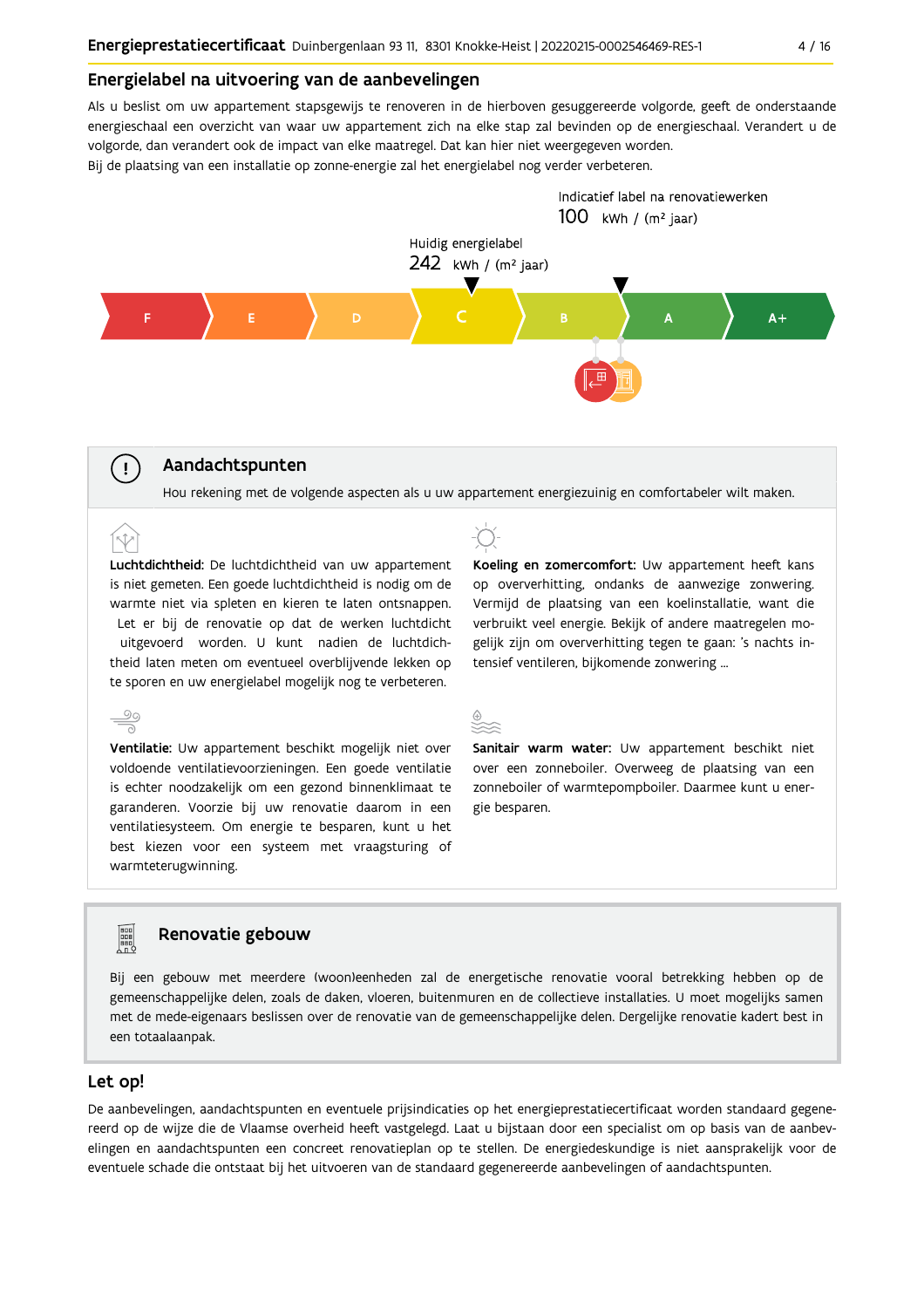#### Meer informatie?

- Voor meer informatie over het energieprestatiecertificaat, gebruiksgedrag, woningkwaliteit ... kunt u terecht op www.energiesparen.be.
- Meer informatie over uw appartement vindt u op uw persoonlijke woningpas. Surf naar woningpas.vlaanderen.be om uw woningpas te bekijken.
- Meer informatie over beter renoveren vindt u op www.energiesparen.be/ikbenoveer.

#### Gegevens energiedeskundige:

Thibauld Van den Broeke 9770 Kruishoutem EP18976

#### Premies

Informatie over energiewinsten, subsidies of andere financiële voordelen vindt u op www.energiesparen.be.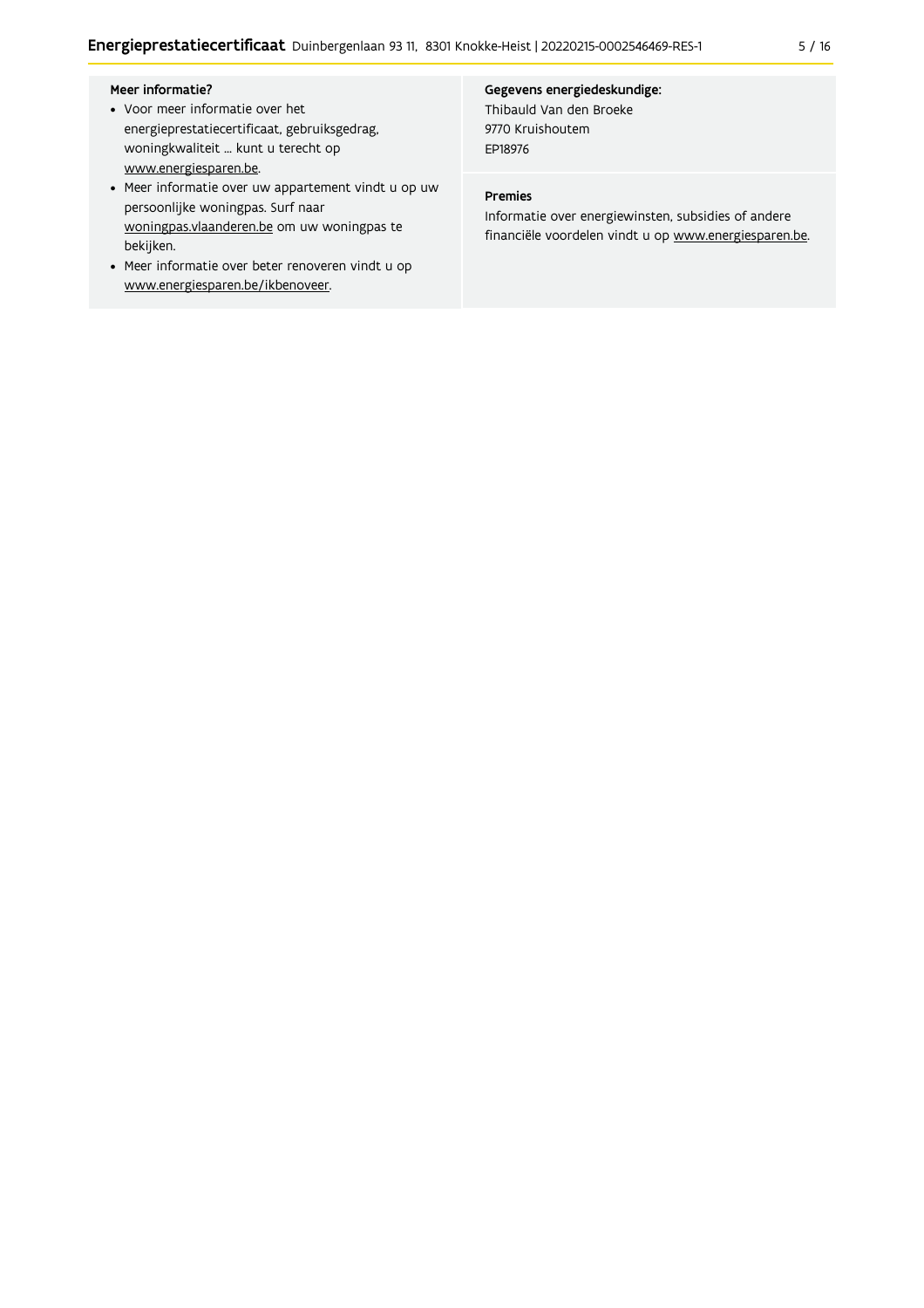## Energieprestatiecertificaat (EPC) in detail

Elk gebouw bestaat uit verschillende onderdelen die met elkaar verbonden zijn. Als u renoveert, kunt u het best al rekening houden met de werken die u later nog gaat uitvoeren.

Dit deel van het energieprestatiecertificaat gaat dieper in op de aanbevelingen van uw appartement. Samen met uw architect of andere vakman kunt u op basis hiervan een renovatieplan opstellen.

#### Inhoudstafel

| Daken.                             | 8  |
|------------------------------------|----|
| Vensters en deuren.                | 9  |
| Muren                              | 11 |
| Vloeren                            | 12 |
| Ruimteverwarming                   | 13 |
| Installaties voor zonne-energie.   | 14 |
| Overige installaties               | 15 |
| Bewijsstukken gebruikt in dit EPC. | 16 |
|                                    |    |

#### 10 goede redenen om nu al te BENOveren

BENOveren is BEter reNOveren dan gebruikelijk is, met hogere ambities op het vlak van energieprestaties, goed gepland en met deskundig advies, zodat ook latere renovatiestappen haalbaar blijven (zie ook www.energiesparen.be/ikbenoveer). Een geBENOveerd appartement biedt veel voordelen:

- 1. Een lagere energiefactuur 2. Meer comfort 3. Een gezonder binnenklimaat 4. Esthetische meerwaarde 5. Financiële meerwaarde  $\frac{1}{2}$ 6. Nodig voor ons klimaat 7. Uw appartement is klaar voor uw oude dag 8. Minder onderhoud 9. Vandaag al haalbaar
	- 10. De overheid betaalt mee

#### Renoveren of slopen: let op voor asbest!

Asbest is een schadelijke stof die nog regelmatig aanwezig is in gebouwen. In veel gevallen kunnen asbesttoepassingen op een eenvoudige en vooral veilige manier verwijderd worden. Deze werken en eventuele bijhorende kosten zijn niet inbegrepen in het EPC. Voor meer informatie over (het herkennen van) asbest en asbestverwijdering kunt u terecht op www.ovam.be.

#### Hoe wordt het EPC opgemaakt?

De eigenschappen van uw appartement zijn door de energiedeskundige ingevoerd in software die door de Vlaamse overheid is opgelegd. De energiedeskundige mag zich alleen baseren op zijn vaststellingen tijdens het plaatsbezoek en op bewijsstukken die voldoen aan de voorwaarden die de Vlaamse overheid heeft opgelegd. Op basis van de invoergegevens berekent de software het energielabel en genereert automatisch aanbevelingen en eventueel ook prijsindicaties. Bij onbekende invoergegevens gaat de software uit van veronderstellingen, onder meer op basis van het (ver)bouw- of fabricagejaar. Om zeker te zijn van de werkelijke samenstelling van uw muur, dak of vloer kunt u ervoor kiezen om verder (destructief) onderzoek uit te voeren (losschroeven stopcontact, gaatje boren in een voeg, binnenafwerking tijdelijk verwijderen ...).

Voor meer informatie over de werkwijze, de bewijsstukken en de voorwaarden kunt u terecht op www.energiesparen.be.

De bewijsstukken die gebruikt zijn voor dit EPC, kan u terugvinden op pagina 16.

#### **Energiedoelstelling 2050**

De energiedoelstelling van de Vlaamse Regering is om tegen 2050 alle woningen en appartementen in Vlaanderen minstens even energiezuinig te maken als een energetisch performante nieuwbouwwoning van 2017.

Ten tijde van de opmaak van dit EPC is het nog niet verplicht om aan die energiedoelstelling te voldoen. Denk echter vooruit! Hou nu al zo veel mogelijk rekening met die energiedoelstelling en streef zelfs naar beter.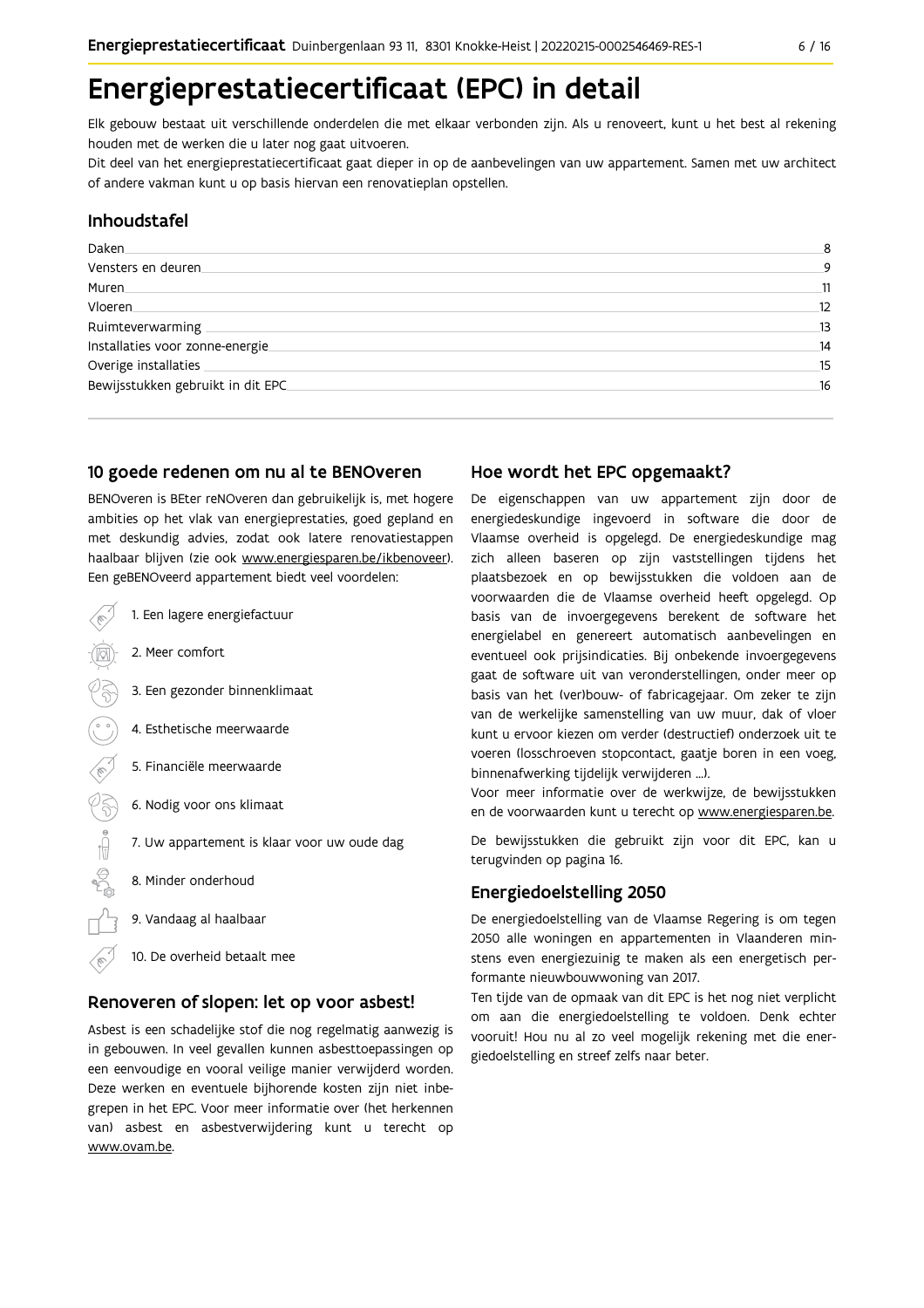## Algemene gegevens

| Gebouw id / Gebouweenheid id                                | 7963345 / 7965767               |
|-------------------------------------------------------------|---------------------------------|
| Datum plaatsbezoek                                          | 15/02/2022                      |
| Referentiejaar bouw                                         | 1995                            |
| Beschermd volume (m <sup>3</sup> )                          | 227                             |
| Ruimten niet opgenomen in het beschermd volume              | Geen                            |
| Bruikbare vloeroppervlakte (m <sup>2</sup> )                | 82                              |
| Verliesoppervlakte (m <sup>2</sup> )                        | 78                              |
| Infiltratiedebiet $(m^3/(m^2h))$                            | Onbekend                        |
| Thermische massa                                            | Half zwaar/matig zwaar          |
| Open haard(en) voor hout aanwezig                           | Neen                            |
| Niet-residentiële bestemming                                | Geen                            |
| Ligging van de eenheid in het gebouw                        | op het 1ste verdiep linker app. |
| Berekende energiescore (kWh/(m <sup>2</sup> jaar))          | 242                             |
| Karakteristiek jaarlijks primair energieverbruik (kWh/jaar) | 19.811                          |
| CO <sub>2</sub> -emissie (kg/jaar)                          | 3.967                           |
| Indicatief S-peil                                           | 102                             |
| Gemiddelde U-waarde gebouwschil (W/(m <sup>2</sup> K))      | 2,32                            |
| Gemiddeld installatierendement verwarming (%)               | 75                              |

## Verklarende woordenlijst

| beschermd volume                                    | Het volume van alle ruimten die men wenst te beschermen tegen warmteverlies naar<br>buiten, de grond en aangrenzende onverwarmde ruimten.                                                                                                                                      |
|-----------------------------------------------------|--------------------------------------------------------------------------------------------------------------------------------------------------------------------------------------------------------------------------------------------------------------------------------|
| bruikbare vloeroppervlakte                          | De vloeroppervlakte binnen het beschermd volume die beloopbaar en toegankelijk is.                                                                                                                                                                                             |
| U-waarde                                            | De U-waarde beschrijft de isolatiewaarde van daken, muren, vensters  Hoe lager de<br>U-waarde, hoe beter de constructie isoleert.                                                                                                                                              |
| R-waarde                                            | De warmteweerstand van een materiaallaag. Hoe groter de R-waarde, hoe beter de<br>materiaallaag isoleert.                                                                                                                                                                      |
| lambdawaarde                                        | De warmtegeleidbaarheid van een materiaal. Hoe lager de lambdawaarde, hoe beter<br>het materiaal isoleert.                                                                                                                                                                     |
| karakteristiek jaarlijks primair<br>energieverbruik | De berekende hoeveelheid primaire energie die gedurende één jaar nodig is voor de<br>verwarming, de aanmaak van sanitair warm water, de ventilatie en de koeling van een<br>appartement. Eventuele bijdragen van zonneboilers en zonnepanelen worden in<br>mindering gebracht. |
| berekende energiescore                              | Een maat voor de totale energieprestatie van een appartement. De berekende<br>energiescore is gelijk aan het karakteristiek jaarlijks primair energieverbuik, gedeeld<br>door de bruikbare vloeroppervlakte.                                                                   |
| S-peil                                              | Een maat voor de energieprestatie van de gebouwschil van een appartement. Het<br>S-peil houdt rekening met de isolatie, de luchtdichtheid, de oriëntatie, de<br>zonnewinsten en de vormefficiëntie. Hoe lager het S-peil, hoe energie-efficiënter de<br>gebouwschil.           |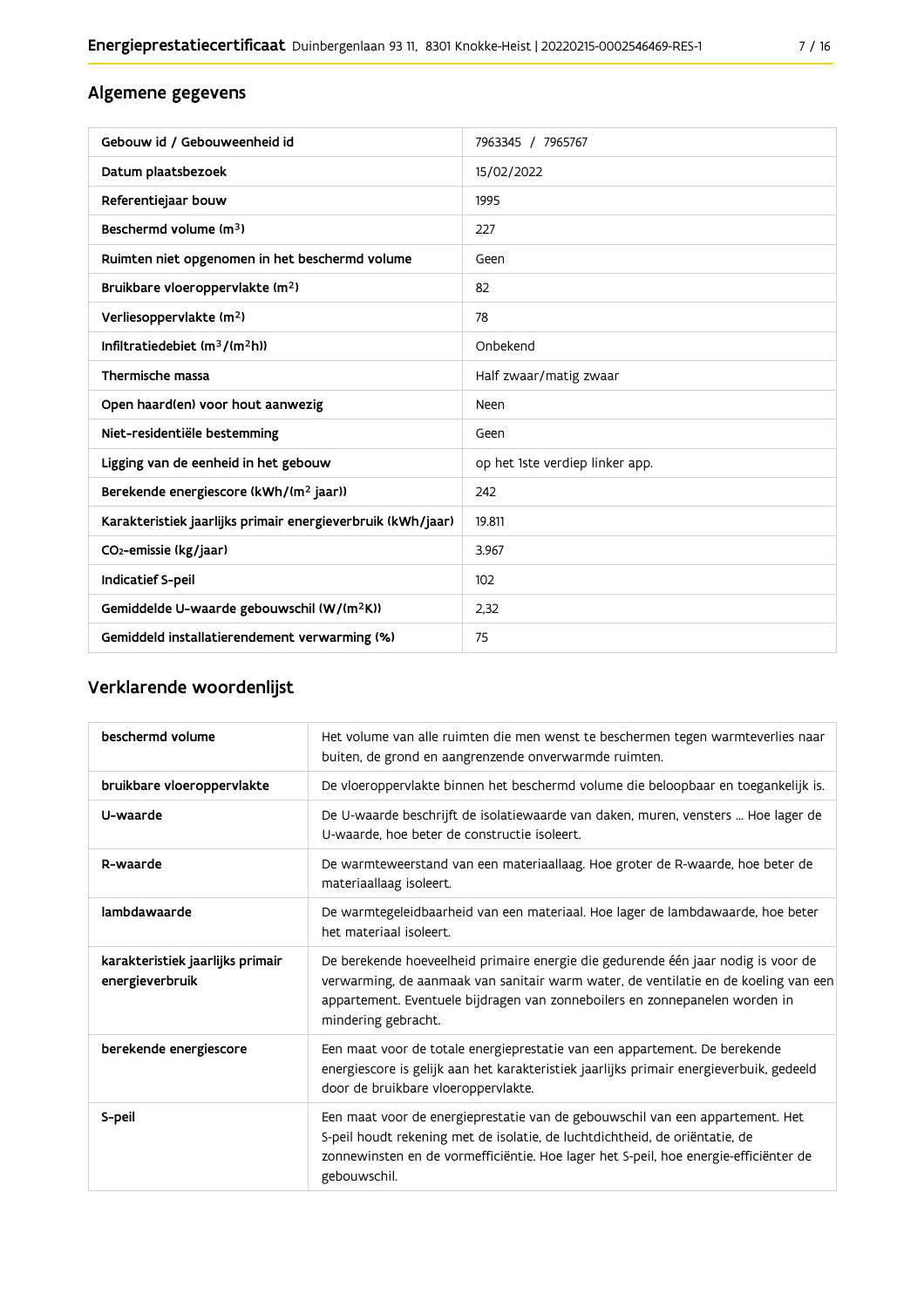## **Daken**

## Technische fiche daken

Indien u werken plant, laat u dan bijstaan door een architect, aannemer of vakman voor deskundig advies en een goede uitvoering van de werken. Onderstaande gegevens zijn de invoergegevens van de energiedeskundige. Hiermee kunt u uw potentiële vakman inlichten over de huidige energetische toestand van uw appartement.



#### Legende

a dak niet in riet of cellenbeton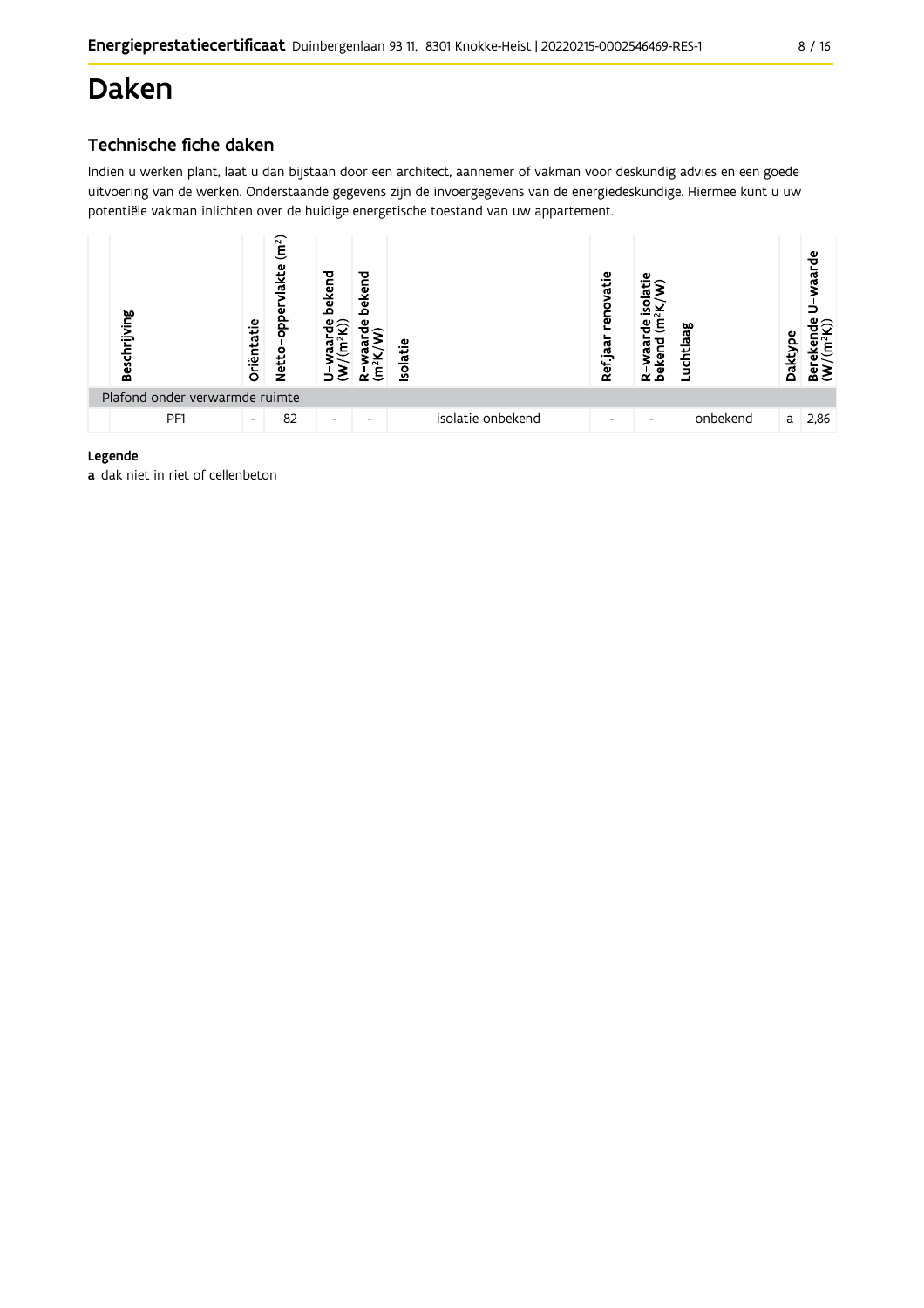## Vensters en deuren

#### Vensters

FF

17,4 m<sup>2</sup> van de vensters heeft dubbele beglazing. Dat is weinig energiezuinig. Ook de raamprofielen zijn thermisch weinig performant.

Vervang de vensters door nieuwe vensters met hoogrendementsbeglazing en energieperformante raamprofielen.

De kwaliteit van zowel de beglazing als de profielen bepaalt de energieprestatie van uw vensters. Kies altijd voor dubbele hoogrendementsbeglazing of drievoudige beglazing met een U-waarde van maximaal 1,0 W/(m<sup>2</sup>K). Bij de renovatie van vensters kunt u het best streven naar een U-waarde van maximaal 1,5 W/(m<sup>2</sup>K) voor de vensters (glas + profielen). Naast de vensters in de gevel verdienen ook dakvlakvensters, koepels, lichtstraten, polycarbonaatplaten en glasbouwstenen de nodige aandacht

Hoogstwaarschijnlijk vervangt u uw buitenschrijnwerk maar één keer. Kies daarom meteen voor de meest energie-efficiënte oplossing.

### Technische fiche van de vensters

Indien u werken plant, laat u dan bijstaan door een architect, aannemer of vakman voor deskundig advies en een goede uitvoering van de werken. Onderstaande gegevens zijn de invoergegevens van de energiedeskundige. Hiermee kunt u uw potentiële vakman inlichten over de huidige energetische toestand van uw appartement.

|           | Beschrijving   | Oriëntatie | Helling   | Oppervlakte (m <sup>2</sup> ) | bekend<br>$U$ –waarde l $(W/(m^2K))$ | <b>Beglazing</b>                             | Buitenzonwering | Profiel  | U-waarde<br>Berekende l<br>(W/(m <sup>2</sup> K)) |
|-----------|----------------|------------|-----------|-------------------------------|--------------------------------------|----------------------------------------------|-----------------|----------|---------------------------------------------------|
|           | In voorgevel   |            |           |                               |                                      |                                              |                 |          |                                                   |
|           | VG1-GL1        | <b>NO</b>  | verticaal | 6,1                           | $\overline{\phantom{a}}$             | dubbel glas<br>U=2,90 W/(m <sup>2</sup> K)   |                 | kunst>2k | 2,94                                              |
|           | In achtergevel |            |           |                               |                                      |                                              |                 |          |                                                   |
|           | AG1-GL1        | ZW         | verticaal | 2,7                           | $\overline{\phantom{a}}$             | dubbel glas                                  | handbediend     | kunst>2k | 2,86                                              |
|           | In linkergevel |            |           |                               |                                      |                                              |                 |          |                                                   |
| ٠         | LG1-GL4        | ZO         | verticaal | 0,8                           | $\overline{\phantom{a}}$             | dubbel glas<br>U=2,90 W/(m <sup>2</sup> K)   |                 | kunst>2k | 2,94                                              |
| $\bullet$ | LG1-GL3        | ZO         | verticaal | 0,7                           | $\overline{\phantom{a}}$             | dubbel glas<br>U=2,90 W/(m <sup>2</sup> K)   |                 | kunst>2k | 2,94                                              |
| $\bullet$ | LG1-GL2        | ZO         | verticaal | 0,7                           | $\overline{\phantom{a}}$             | dubbel glas<br>U=2,90 W/(m <sup>2</sup> K)   |                 | kunst>2k | 2,94                                              |
| $\bullet$ | LG1-GL1        | ZO         | verticaal | 6,5                           | $\overline{\phantom{a}}$             | dubbel glas ?<br>U=2,90 W/(m <sup>2</sup> K) | handbediend     | kunst>2k | 2,94                                              |

#### Legende glastypes

dubbel glas Gewone dubbele beglazing dubbel glas ?

Gewone dubbele beglazing of hoogrendementsbeglazing

#### Legende profieltypes

kunst>2k Kunststof profiel, 2 of meer kamers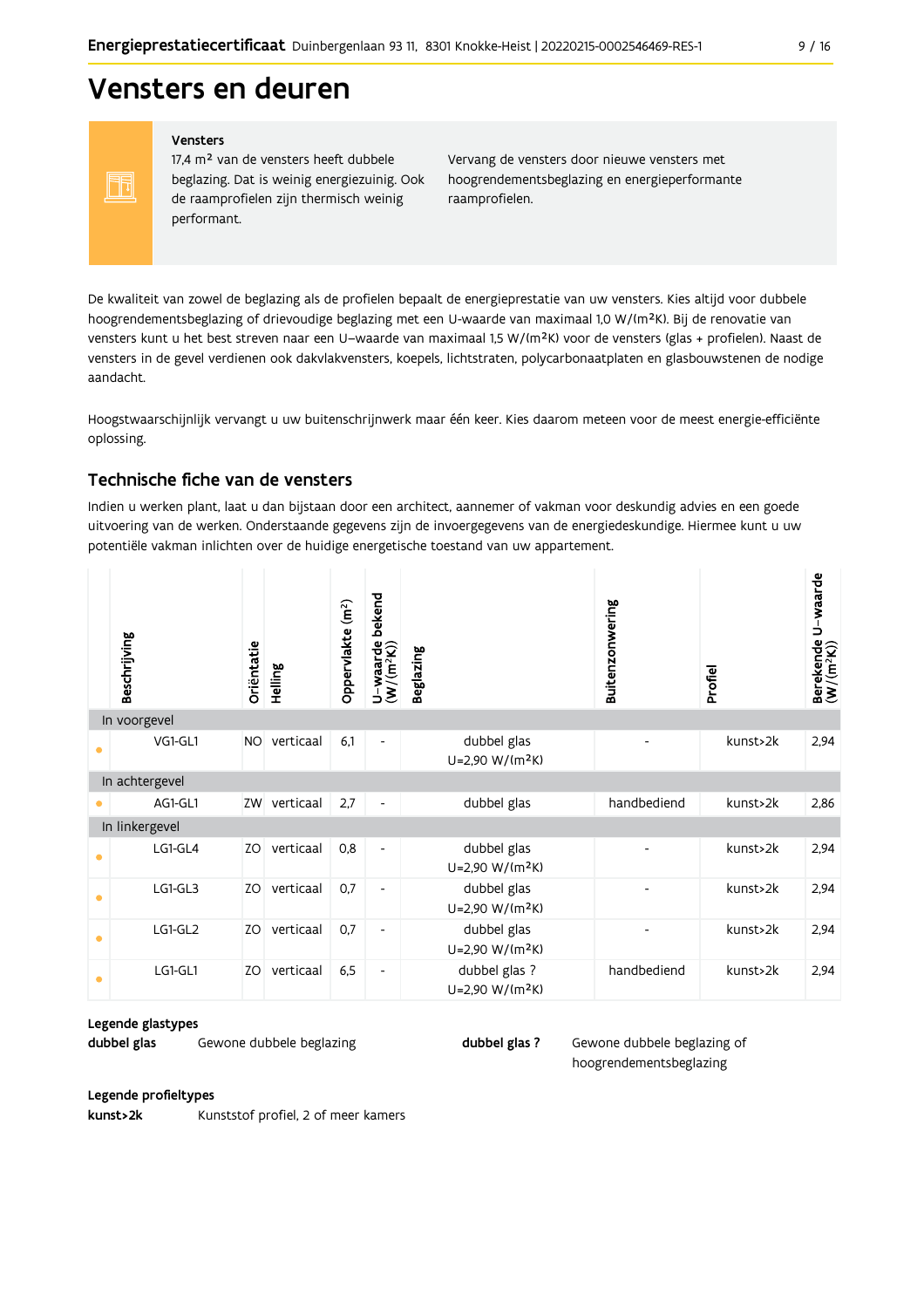### Technische fiche van de deuren, poorten en panelen

Indien u werken plant, laat u dan bijstaan door een architect, aannemer of vakman voor deskundig advies en een goede uitvoering van de werken. Onderstaande gegevens zijn de invoergegevens van de energiedeskundige. Hiermee kunt u uw potentiële vakman inlichten over de huidige energetische toestand van uw appartement.



**b** deur/paneel niet in metaal

Houten profiel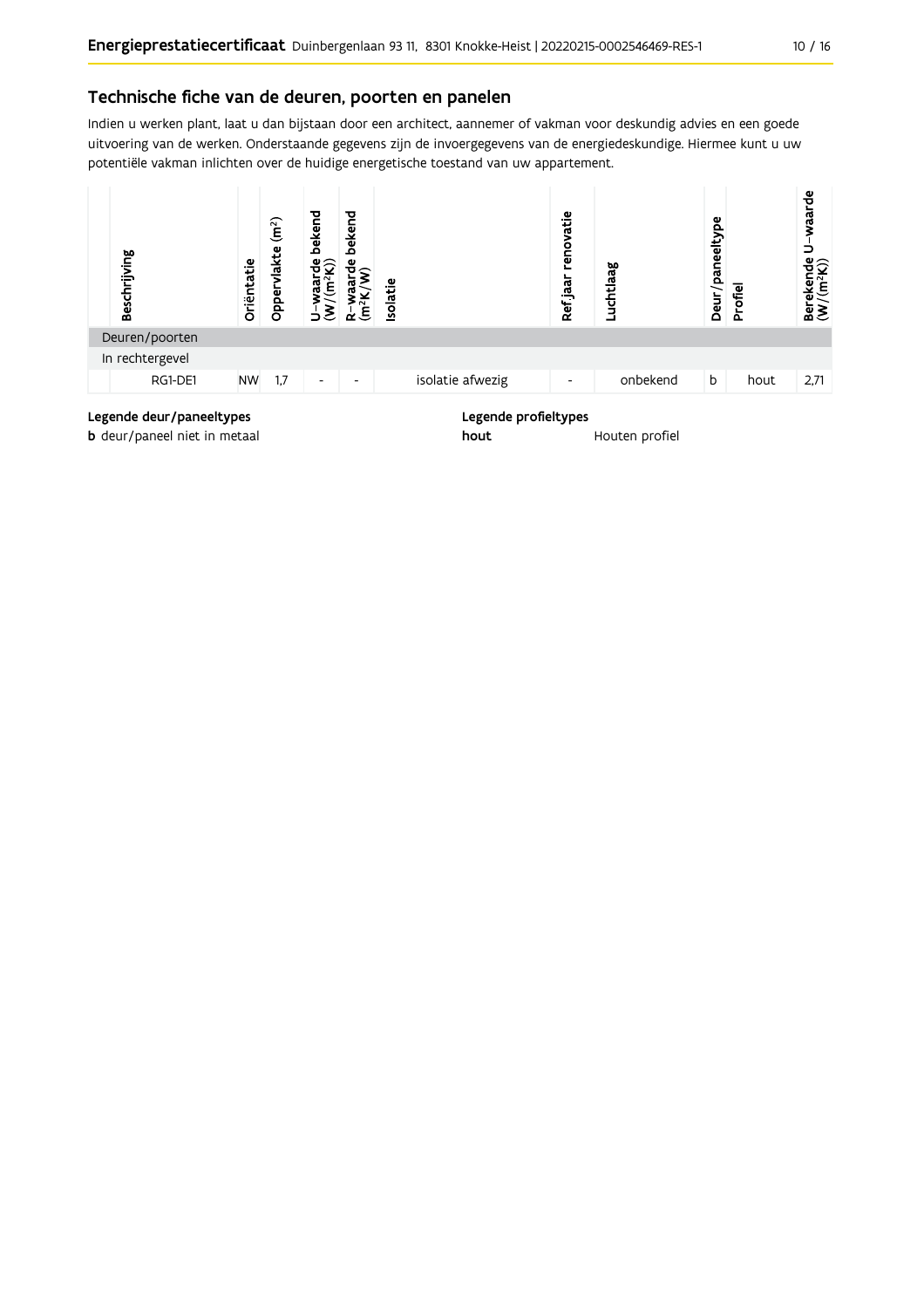## **Muren**



### Muur (spouw)

19,7 m<sup>2</sup> van de spouwmuren is niet geïsoleerd.

Isoleer de spouwmuren.

Muur 40 m<sup>2</sup> van de muren is niet geïsoleerd.

Plaats isolatie.

Bij de isolatie van de muren kunt u het best streven naar een U-waarde van maximaal 0,24 W/(m<sup>2</sup>K). Dat komt overeen met een isolatielaag van ongeveer 14 cm minerale wol, EPS of XPS ( $\lambda_a$  = 0,035 W/(mK)) of 10 cm PUR of PIR ( $\lambda_a$  = 0,023 W/(mK)). Als u de isolatie tussen regelwerk plaatst, breng dan minstens 6 cm extra isolatie aan.

Hoogstwaarschijnlijk renoveert u uw muren maar één keer grondig. Isoleer daarom meteen maximaal. De energiedoelstelling van 0,24 W/(m<sup>2</sup>K) vormt de basis, maar u kunt altijd streven naar beter.

### Technische fiche van de muren

Indien u werken plant, laat u dan bijstaan door een architect, aannemer of vakman voor deskundig advies en een goede uitvoering van de werken. Onderstaande gegevens zijn de invoergegevens van de energiedeskundige. Hiermee kunt u uw potentiële vakman inlichten over de huidige energetische toestand van uw appartement.



#### Legende

a muur niet in isolerende snelbouwsteen of cellenbeton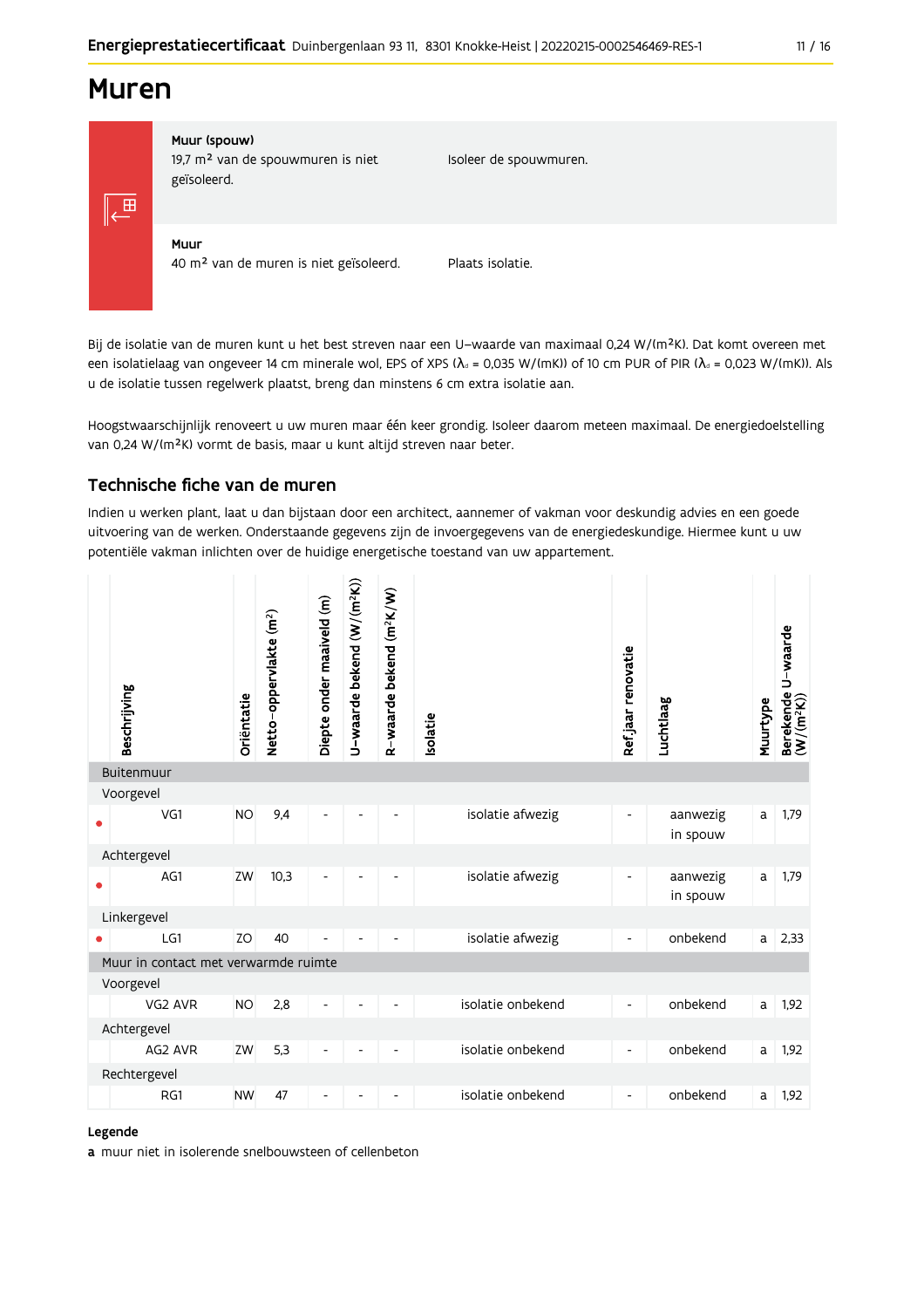## Vloeren

## Technische fiche van de vloeren

Indien u werken plant, laat u dan bijstaan door een architect, aannemer of vakman voor deskundig advies en een goede uitvoering van de werken. Onderstaande gegevens zijn de invoergegevens van de energiedeskundige. Hiermee kunt u uw potentiële vakman inlichten over de huidige energetische toestand van uw appartement.



#### Legende

a vloer niet in cellenbeton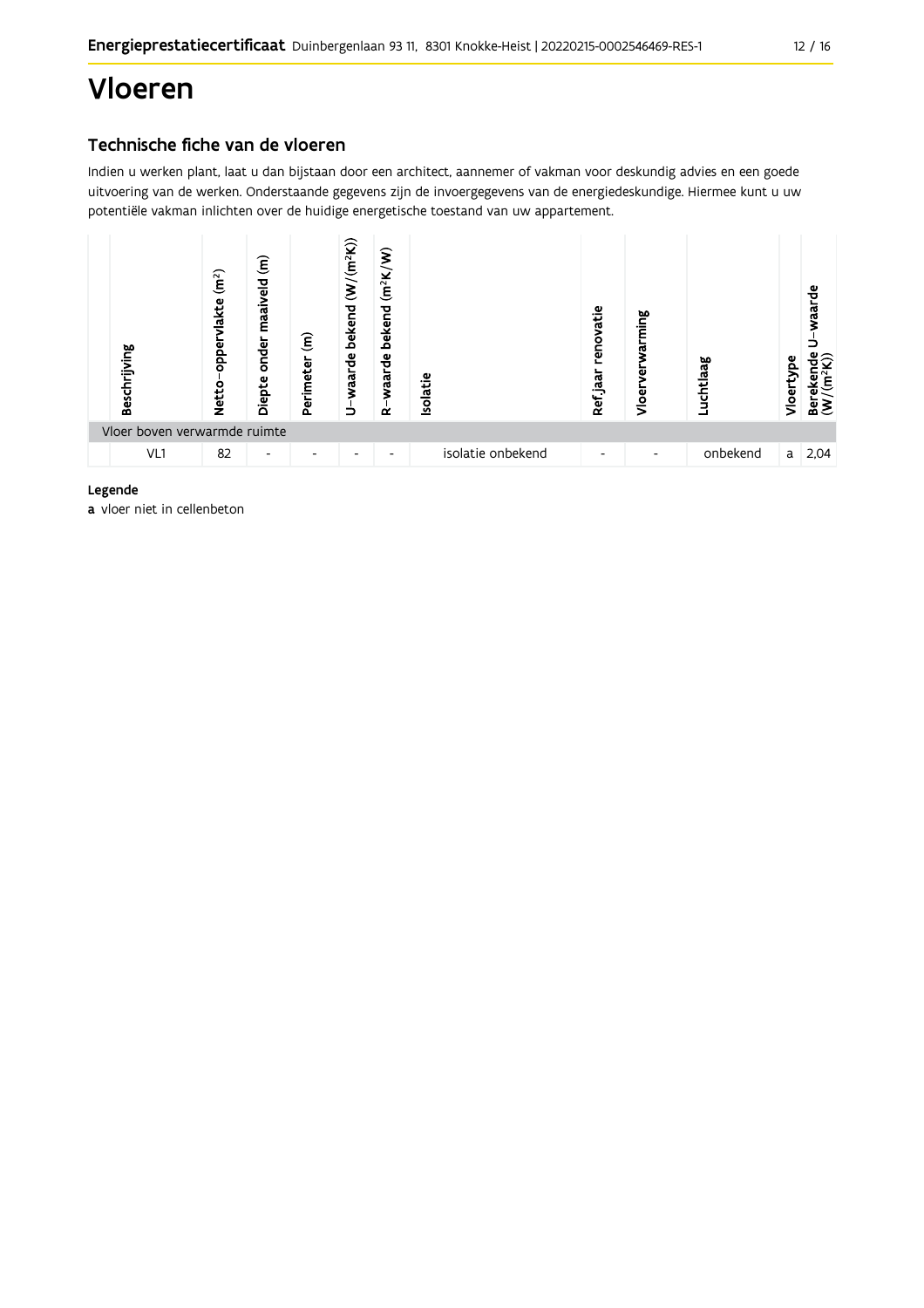## Ruimteverwarming



Proficiat! De verwarmingsinstallatie met condenserende ketel voldoet aan de energiedoelstelling.

## Technische fiche van de ruimteverwarming

Indien u werken plant, laat u dan bijstaan door een architect, aannemer of vakman voor deskundig advies en een goede uitvoering van de werken. Onderstaande gegevens zijn de invoergegevens van de energiedeskundige. Hiermee kunt u uw potentiële vakman inlichten over de huidige energetische toestand van uw appartement.

## Installaties met één opwekker

|                             | RV1                                                                |  |  |
|-----------------------------|--------------------------------------------------------------------|--|--|
|                             | $\odot$                                                            |  |  |
| Omschrijving                | verwarming in                                                      |  |  |
|                             | stooklokaal                                                        |  |  |
| Type verwarming             | centraal                                                           |  |  |
| Aandeel in volume (%)       | 100%                                                               |  |  |
| Installatierendement (%)    | 75%                                                                |  |  |
| Aantal opwekkers            | $\mathbf{1}$                                                       |  |  |
| Opwekking                   |                                                                    |  |  |
|                             | $\odot$                                                            |  |  |
| Type opwekker               | individueel                                                        |  |  |
| Energiedrager               | gas                                                                |  |  |
| Soort opwekker(s)           | condenserende ketel                                                |  |  |
| Bron/afgiftemedium          | $\overline{a}$                                                     |  |  |
| Vermogen (kW)               | $\overline{\phantom{a}}$                                           |  |  |
| Elektrisch vermogen WKK     | ٠                                                                  |  |  |
| (kW)                        |                                                                    |  |  |
| Aantal (woon)eenheden       | $\blacksquare$                                                     |  |  |
| Rendement                   | $\overline{\phantom{a}}$                                           |  |  |
| Referentiejaar fabricage    | $\overline{\phantom{0}}$                                           |  |  |
| Labels                      | HR-top                                                             |  |  |
| Locatie                     | buiten beschermd                                                   |  |  |
|                             | volume                                                             |  |  |
| Distributie                 |                                                                    |  |  |
| Externe stookplaats         | nee                                                                |  |  |
| Ongeïsoleerde leidingen (m) | 0m ≤ lengte ≤ 2m                                                   |  |  |
| Ongeïsoleerde combilus (m)  | $\overline{a}$                                                     |  |  |
| Aantal (woon)eenheden op    | $\overline{a}$                                                     |  |  |
| combilus                    |                                                                    |  |  |
| Afgifte & regeling          |                                                                    |  |  |
| Type afgifte                | radiatoren/convectoren                                             |  |  |
| Regeling                    | geen pompregeling<br>manuele<br>radiatorkranen<br>kamerthermostaat |  |  |
|                             |                                                                    |  |  |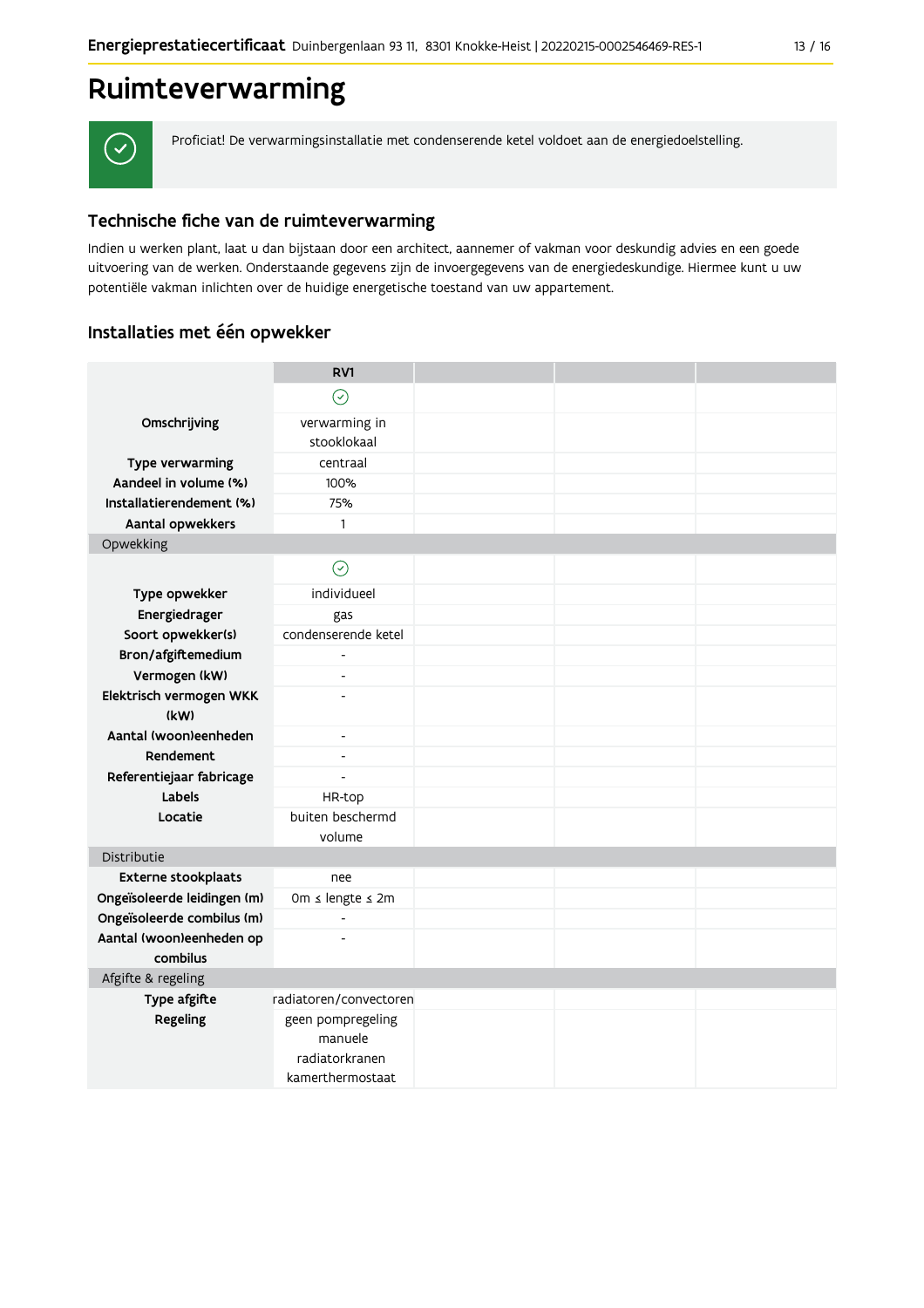## Installaties voor zonne-energie



#### Zonneboiler

Er is geen zonneboiler aanwezig.

Onderzoek de mogelijkheid om een zonneboiler te plaatsen. Raadpleeg hiervoor de zonnekaart of vraag raad aan een vakman.

Zonnepanelen Er zijn geen zonnepanelen aanwezig.

Onderzoek de mogelijkheid om zonnepanelen te plaatsen. Raadpleeg hiervoor de zonnekaart of vraag raad aan een vakman.

De zonnekaart berekent automatisch het zonnepotentieel voor uw gebouw en geeft een indicatie van het aantal zonnepanelen of zonnecollectoren dat u op het dak zou kunnen plaatsen.

Let op: de zonnekaart gaat uit van het elektriciteits- en watergebruik van een standaardgezin. Hou er bij de bepaling van de grootte van de te plaatsen installatie rekening mee dat het elektriciteits- en watergebruik van uw gebouw kan afwijken.

Voor meer informatie over de berekening van het zonnepotentieel kunt u terecht op de zonnekaart via www.energiesparen.be/zonnekaart.

### Technische fiche van de installaties op zonne-energie

Geen installaties op zonne-energie aanwezig.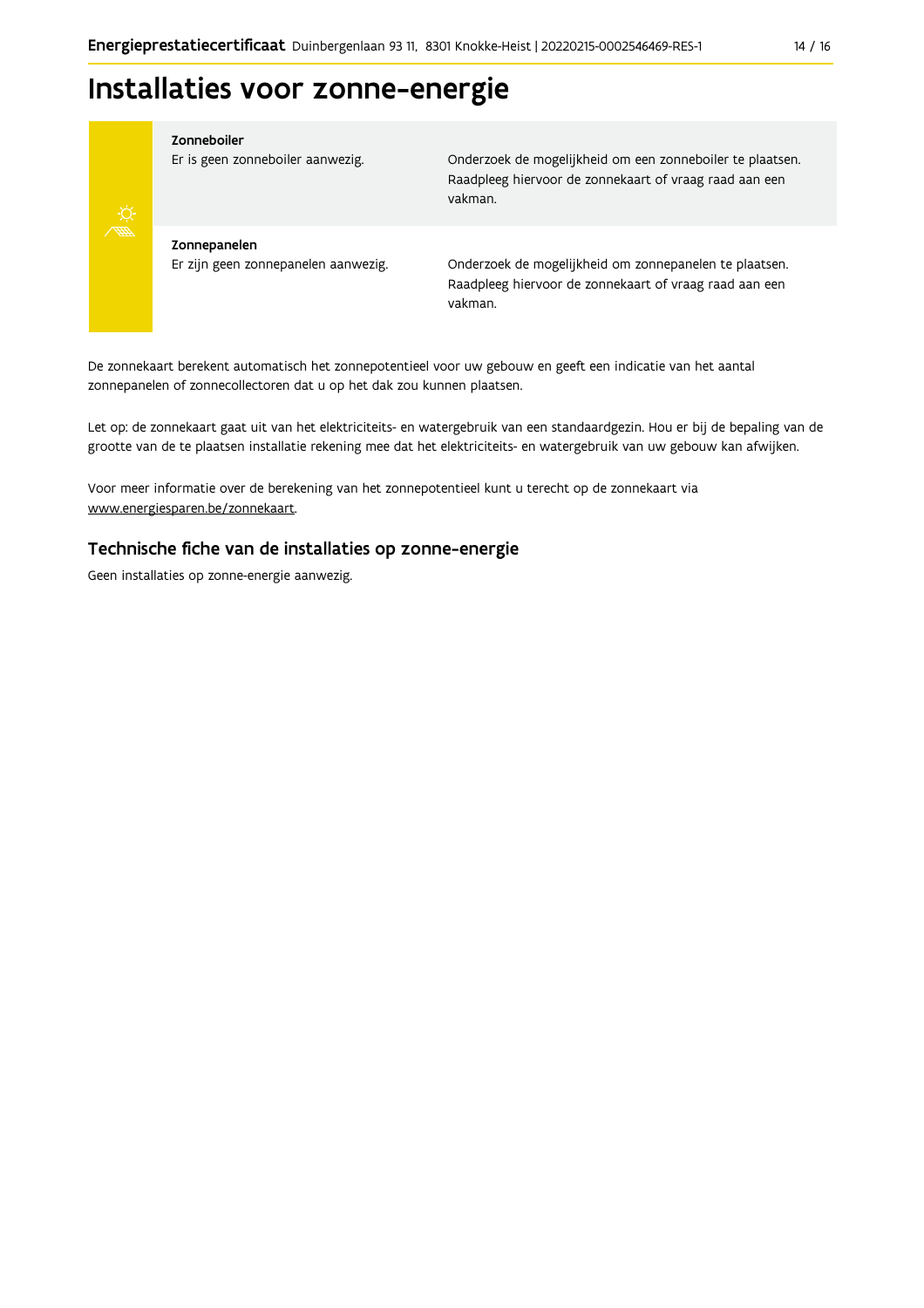## **Overige installaties**

### Sanitair warm water



Uw appartement beschikt niet over een zonneboiler. Overweeg de plaatsing van een zonneboiler of warmtepompboiler. Daarmee kunt u energie besparen.

|                                    | SWW1                         |  |
|------------------------------------|------------------------------|--|
| <b>Bestemming</b>                  | keuken en badkamer           |  |
| Opwekking                          |                              |  |
| Soort                              | individueel                  |  |
| Gekoppeld aan ruimteverwarming     | ja, aan rv1                  |  |
| Energiedrager                      |                              |  |
| Type toestel                       | Ξ.                           |  |
| Referentiejaar fabricage           | $\overline{\phantom{a}}$     |  |
| Energielabel                       | $\overline{\phantom{0}}$     |  |
| Opslag                             |                              |  |
| Aantal voorraadvaten               | 1                            |  |
| Aantal (woon)eenheden              |                              |  |
| Volume (I)                         | <b>150l</b>                  |  |
| Omtrek (m)                         | $\overline{\phantom{0}}$     |  |
| Hoogte (m)                         | $\qquad \qquad \blacksquare$ |  |
| Isolatie                           | aanwezig                     |  |
| Label                              |                              |  |
| Opwekker en voorraadvat één geheel | neen                         |  |
| Distributie                        |                              |  |
| Type leidingen                     | gewone leidingen             |  |
| Lengte leidingen (m)               | > 5m                         |  |
| Isolatie leidingen                 |                              |  |
| Aantal (woon)eenheden op leidingen | $\overline{\phantom{a}}$     |  |

### Ventilatie

Uw appartement beschikt mogelijk niet over voldoende ventilatievoorzieningen. Een goede ventilatie is echter noodzakelijk om een gezond binnenklimaat te garanderen. Voorzie bij uw renovatie daarom in een ventilatiesysteem. Om energie te besparen, kunt u het best kiezen voor een systeem met vraagsturing of warmteterugwinning.

| Type ventilatie | geen of onvolledig |
|-----------------|--------------------|

### **Koeling**

Uw appartement heeft kans op oververhitting, ondanks de aanwezige zonwering. Vermijd de plaatsing van een koelinstallatie, want die verbruikt veel energie. Bekijk of andere maatregelen mogelijk zijn om oververhitting tegen te gaan: 's nachts intensief ventileren, bijkomende zonwering ...

| Koelinstallatie | afwezig |
|-----------------|---------|
|                 |         |